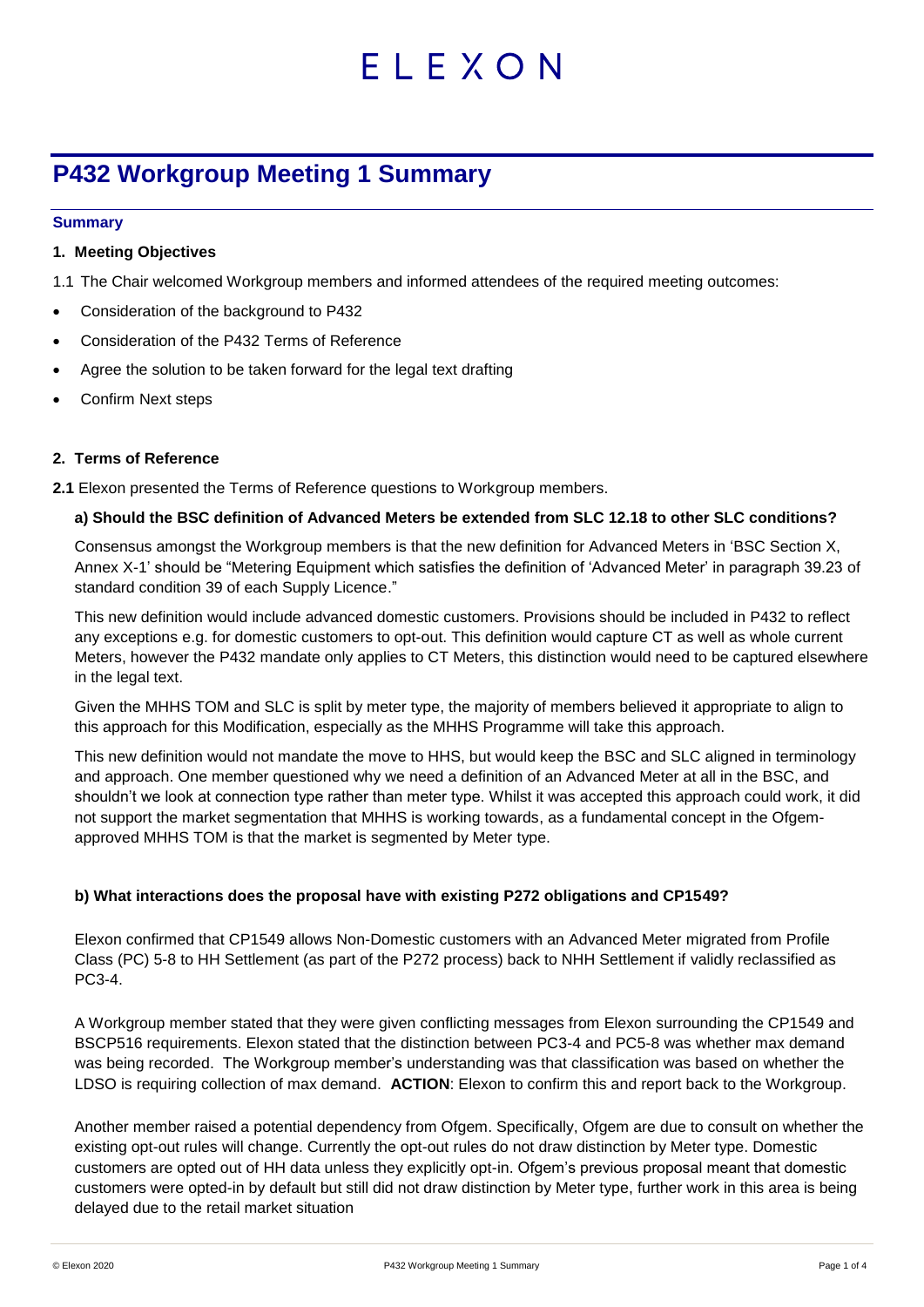The consensus was that, given we need to work to the current baseline and that any Ofgem decision was likely to come after this Modification was submitted for Ofgem decision, the legal text should seek to be flexible e.g. by referring to the SLC or providing a default position that could be superseded.

# **c) Consider removing the ability to CoMC back to NHH?**

Workgroup decided that we maintain the ability to move back to NHH to maintain domestic and micro-business opt out rights.

# **d) Consideration of exemptions**

Elexon suggested it should be considered how we want to tackle Meters that can record HH data but don't have communications fitted. Proposer's views is that in order to meet the Advanced Meter criteria as defined in the SLC, the Meters need to have working communications and be HH capable. If a Meter does not have working communications then it is arguably not an Advanced Meter (due to the SLC definition) and so not in scope to be migrated to HH Settlement. Due consideration should be given however to the difference between a fault with previously working communications and Metering Systems where working communications have never been able to be fitted.

The Workgroup agreed that there needs to be requirements for legal text drafting, need to respect the SLC conditions. The Programme will need to consider how any sites that do not move e.g. because they don't have working comms, are handled. **ACTION**: Elexon to raise this with the MHHS Programme. The Workgroup noted that one of the benefits of this Modification was that it would draw out issues early and give more time to fix them.

# **e) Consideration of the role of Elexon and the PAB in monitoring, reporting and managing the migration and new obligations.**

Elexon gave three options to the Workgroup and noted that P432 will be a smaller migration activity than P272 and so the assurance approach should reflect this and be proportionate. The Workgroup expressed a preference for monthly reporting of the number of Meters that have migrated and the remaining number to migrate.

Elexon mentioned that a Change Proposal (CP) is due to be raised for new registration data items, including connection type indicator. The CP is currently delayed due to a dependency on the REC Co. The target implementation date for the new data items to be added to SMRS is 23 February 2023. The Workgroup had a strong preference to use this data for the reporting. However if the CP is delayed or rejected then there needs to be an alternative option, for example, Supplier reporting (noting that they would have to agree reporting with their Agents to meet the P432 obligations anyway). The Workgroup consensus was also that there should be no enforcement until after the obligation for CT Advanced Meters to settle HH has passed, following which the existing Performance Assurance Techniques could be applied by Elexon/PAB. The Workgroup noted there would not be enough time to properly apply any PAF techniques during the 6 month window anyway.

It was suggested that we hear PAB's views on the three options first, as the Proposer did not have firm views in this area. The Chair suggested that, given the uncertainty around how the Programme will handle assurance, the legal text could allow Elexon and the PAB the option to request migration plans. The Workgroup ruled out a fourth option of 'no assurance'. **ACTION:** Elexon agreed to raise with the Programme what its role or approach would be for the MHHS migration e.g. what the role is for Elexon and the PAB in monitoring, reporting and enforcement.

The Workgroup also agreed that there should be no requirements linked to Change of Supplier events for this Modification as was the case in P272 as there is a hard deadline to settle HH proposed under P432. The Workgroup also reached the consensus that we don't touch Supplier Charges and Performance Levels as part of P432 as it is a wider consideration for the MHHS programme. However, the Workgroup did note that migrating these Meters will impact supplier performance levels, so it is an important consideration.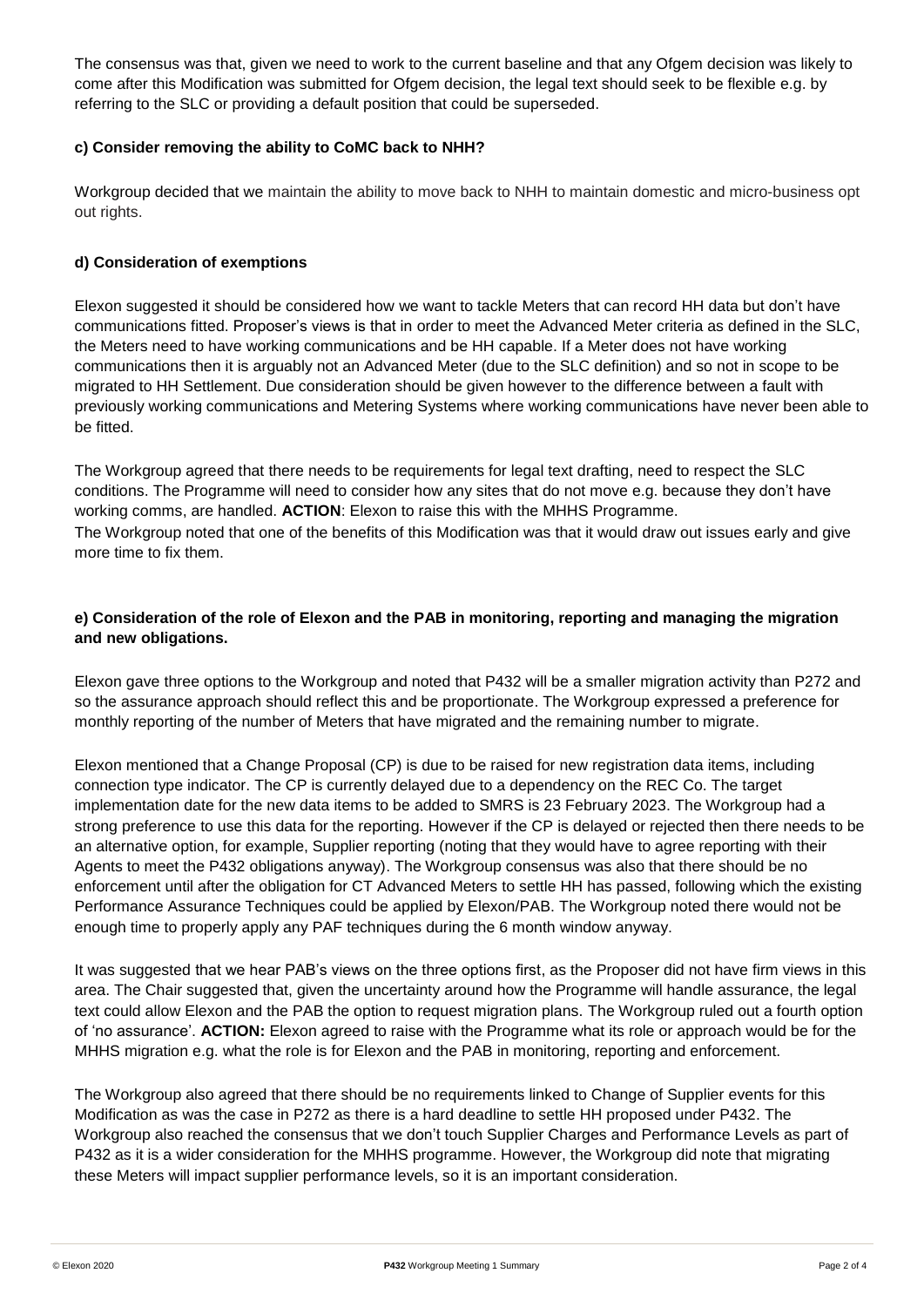# **f) Should the references to the P272 implementation date in the BSC removed, as the implementation date has now passed?**

To be discussed during Workgroup 2, when we go through the identified BSC Changes.

#### **g) Assessment of the costs and benefits, where possible and needed.**

The baseline view is that we don't perceive a large impact on costs as the processes are already there, and have already been conducted for P272. The main benefit is that P432 is de-risking the transition to MHHS. As part of the Modification Elexon will ask interested Parties what costs and benefits there are, specifically what costs there are for implementing this Change and operating this Change. It is not expected that P432 will result in Meter exchange activity as this should have been driven by the SLC obligations already.

#### **h) How will P432 impact the BSC Settlement Risks?**

The BSC Settlement Risks will be articulated in the report and reviewed by the Workgroup. SR11 to be removed from the list as not applicable to P432.

# **i) What changes are needed to BSC documents, systems and processes to support P432 and what are the related costs and lead times? When will any required changes to subsidiary documents be developed and consulted on?**

P432 will impact Section X Annex X-1 and BSCP516 and possibly further document changes, which will be subject to the Workgroup's views (these will be discussed in Workgroup 2). We do not expect any BSC systems being amended to facilitate this change.

#### **j) Are there any alternative Modifications?**

A Workgroup member will bring forward an alternative modification to Workgroup 2. Elexon will work with the member to work up the alternative modification.

#### **k) Should P432 be progressed as a Self-Governance Modification?**

To be discussed at Workgroup 2.

# **l) Does P432 better facilitate the Applicable BSC Objectives than the current baseline?**

To be discussed at Workgroup 2. Workgroup to think about what their views against P432 would be.

# **m) Does P432 impact the EBGL provisions held within the BSC, and if so, what is the impact on the EBGL Objectives?**

To be discussed at Workgroup 2.

#### **Actions**

| No. | <b>Action</b>                                                                                                     | <b>Owner</b> |
|-----|-------------------------------------------------------------------------------------------------------------------|--------------|
|     | To confirm the intent and amended<br>obligations following CP1549, given the<br>reported conflicting information. | Elexon       |